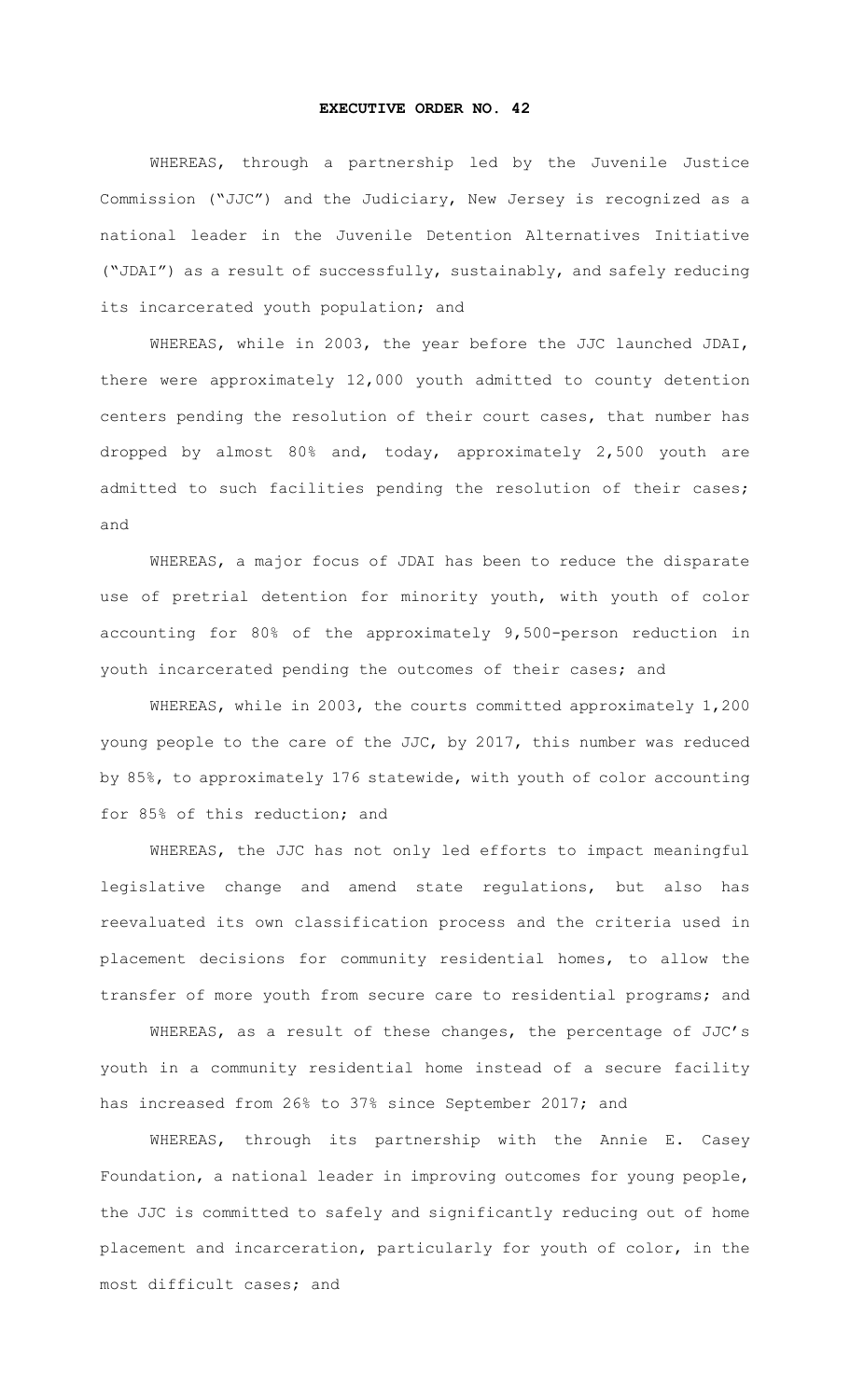WHEREAS, for example, reforms in Camden, including changes to diversion practices that narrow the prison pipeline, enhanced community-based programs, and innovative probation practices, have reduced out of home placements between 2014 and 2017 by 33%, with youth of color accounting for 92% of the decrease; and

WHEREAS, in 2017, New Jersey committed to closing the New Jersey Training School for Boys, known as Jamesburg, and replacing it with smaller, regional facilities; and

WHEREAS, New Jersey is now the only state to be designated as a national model for juvenile detention reform by the Annie E. Casey Foundation; and

WHEREAS, although New Jersey is making significant strides, there is still significant work to be done, as the State, despite the efforts of all involved, currently has extreme racial disparities in youth incarceration rates, with a black child significantly more likely to be detained or committed than a white child, even though research shows black and white youth commit most offenses at similar rates; and

WHEREAS, the effectiveness and transparency of county Youth Services Commissions in creating impactful community-based programs varies across counties, and certain mandatory preventive and diversionary programs, such as the Attorney General Directive on Stationhouse Adjustments, are not being uniformly implemented across law enforcement agencies;

NOW, THEREFORE, I, PHILIP D. MURPHY, Governor of the State of New Jersey, by virtue of the authority vested in me by the Constitution and by the Statutes of this State, do hereby ORDER and DIRECT:

1. There is hereby established the Task Force for the Continued Transformation of Youth Justice in New Jersey (the "Task Force"), which shall be responsible for providing recommendations to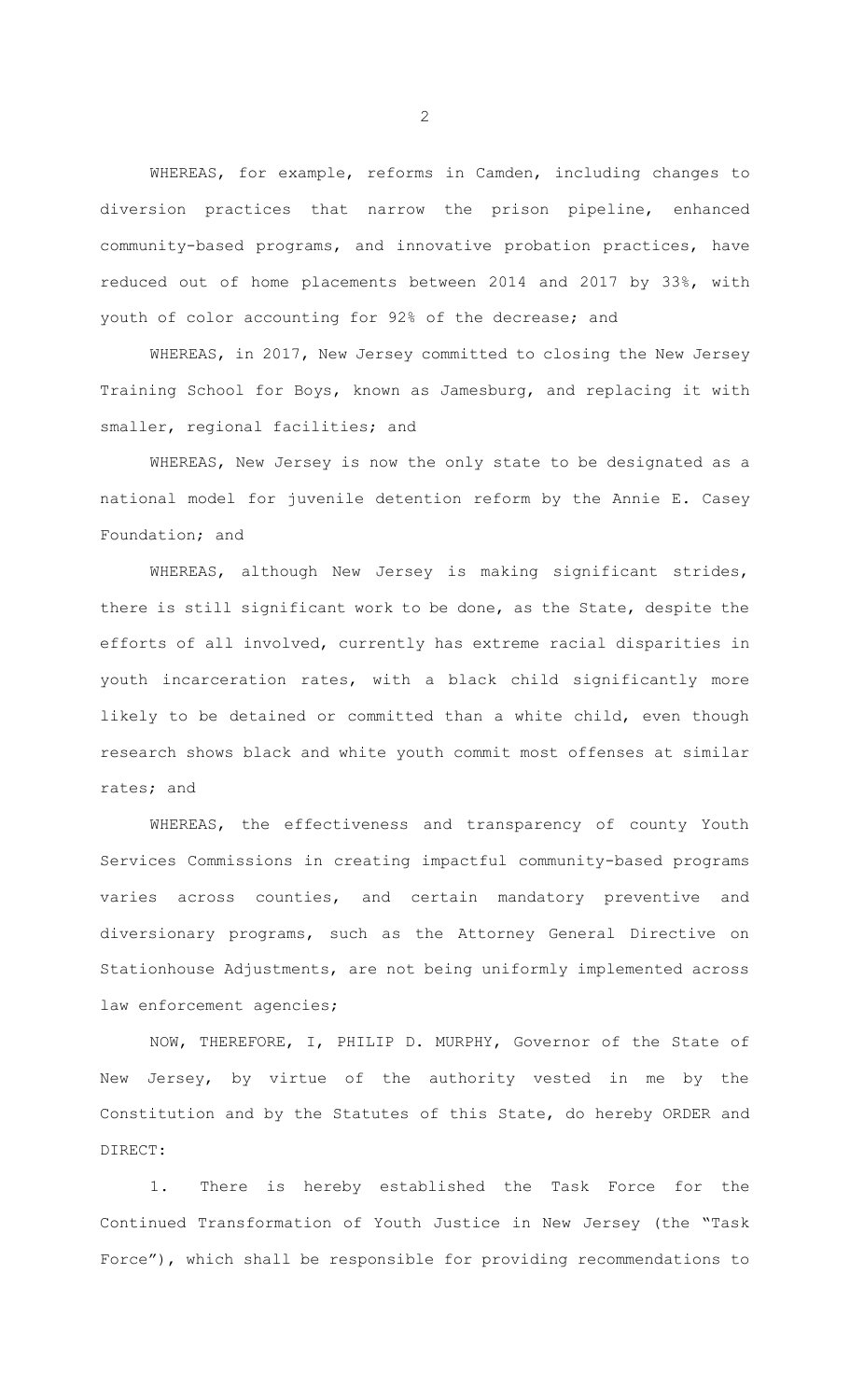the Governor's Office, the Department of Law and Public Safety, other Executive Branch departments and agencies, and the Legislature on strategies and actions to continue the reform of New Jersey's Youth Justice System, including but not limited to the following:

a. Racial Disparities: Exploring an innovative and multifaceted approach to addressing New Jersey's severe racial disparities, drawing upon national best practices and community input;

b. Stationhouse Adjustments: Reviewing stationhouse adjustment data and developing standards to increase uniformity and accountability;

c. Youth Services Commissions and Community-Based Programs: Evaluating the current Youth Services Commission scheme and identifying areas to be strengthened and strategies to increase accountability, including funding, community member involvement, and data reporting;

d. Residential Facilities: Engaging in a comprehensive review of JJC non-secure facilities to ensure that those facilities are appropriate placements for youth and evaluating how they can more effectively be used as rehabilitative settings;

e. Reinvesting Funds into the Creation of a Community-Based System of Care: Conducting a fiscal analysis to determine the potential reinvestment of current youth incarceration funds into community-based programming, particularly programs in those communities most impacted by youth incarceration. The Task Force shall analyze funding streams and costs to provide for an appropriate reinvestment plan that reflects the realities of our current Youth Justice system, including the possibility of creating a dedicated funds lockbox for innovative community-based programs;

f. Facility Closure: Developing a deadline for the closure of the New Jersey Training School for Boys and the Female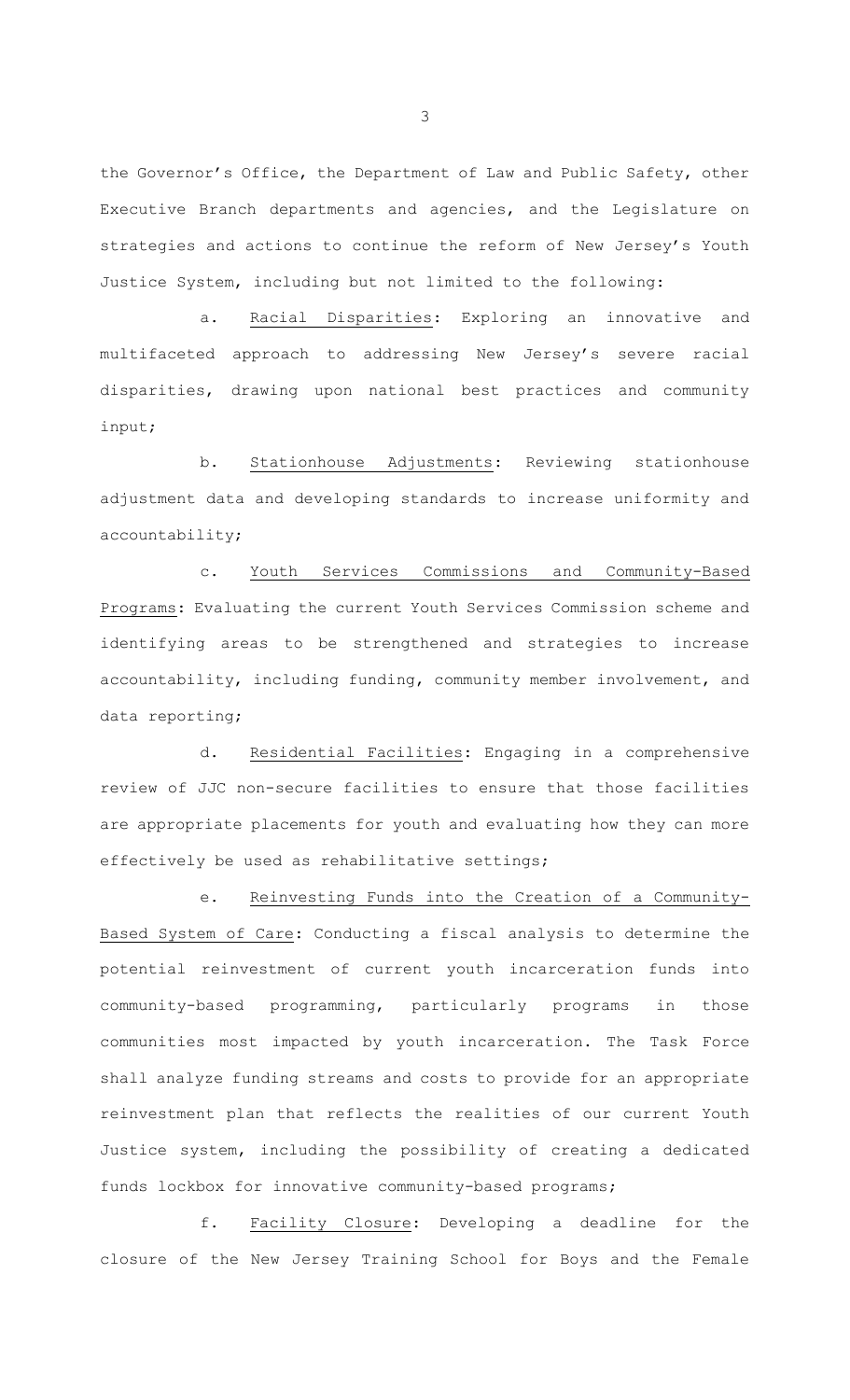Secure Care and Intake Facility, and making recommendations on subsequent land use after the facilities have closed, and assessing the potential for closure of the Juvenile Medium Security Facility;

g. New Youth Facilities: Conducting a comprehensive review of national best practices in the development of secure youth facilities and making recommendations that will inform the creation of the new youth rehabilitation centers; and

h. The System of Granting Juvenile Parole: Conducting an analysis of national models for granting early release to youth in state custody, analyzing current practice in New Jersey, and making related recommendations.

2. Members of the Task Force will be appointed as follows:

a. A representative from the JJC, appointed by the Governor;

b. The Attorney General, or his designee;

c. A representative of the New Jersey Institute for Social Justice, appointed by the Governor;

d. A representative from the Division of Criminal Justice, appointed by the Governor;

e. A representative from the County Prosecutors Association of New Jersey who is actively and presently involved in juvenile matters, appointed by the Governor;

f. A representative from the New Jersey Juvenile Officers Association, appointed by the Governor;

g. One representative each from the Annie E. Casey Foundation and Vera Institute of Justice, both appointed by the Governor;

h. The Public Defender, or his designee;

i. The Commissioner of the Department of Children and Families, or her designee;

j. The Commissioner of Education, or his designee;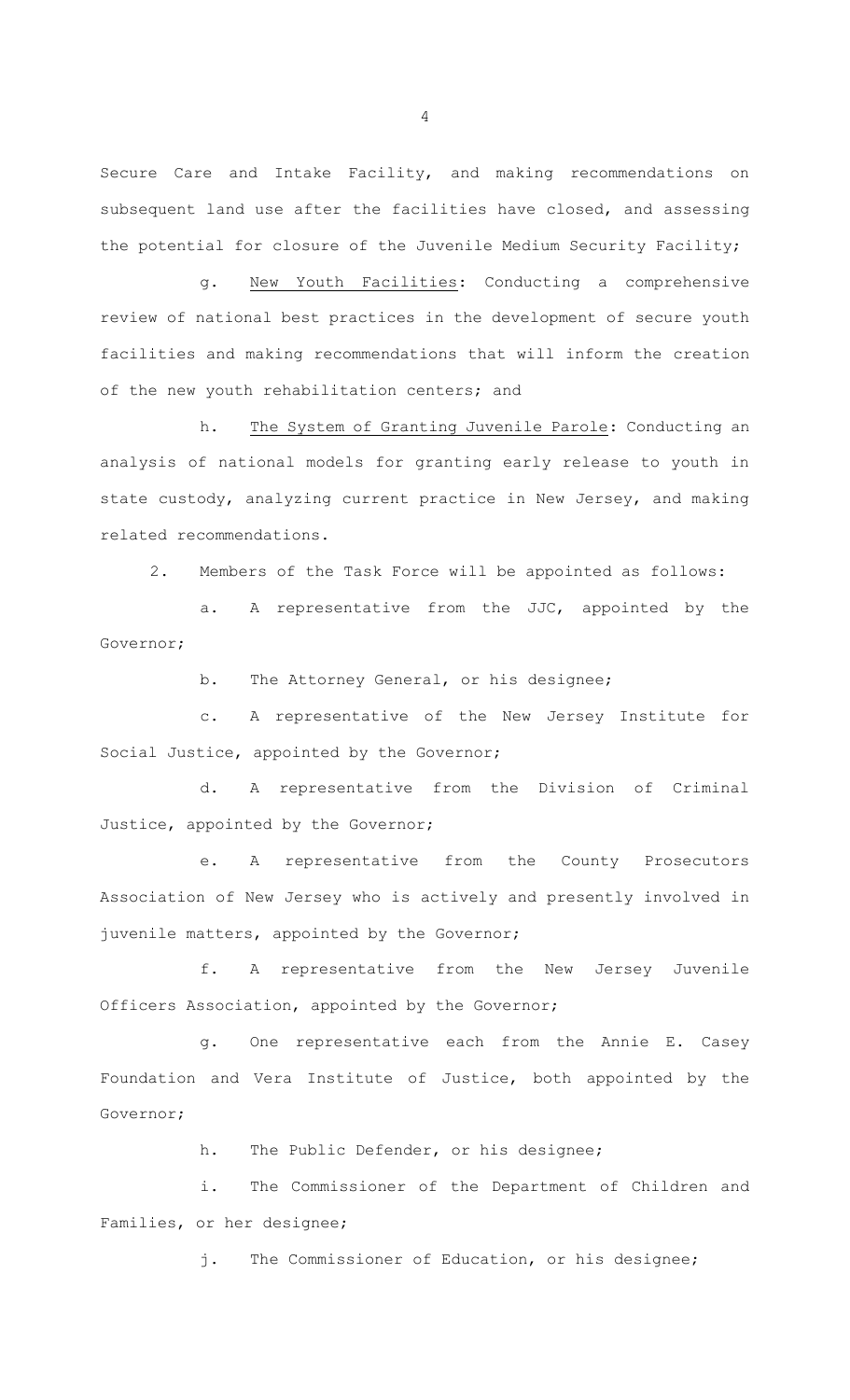k. A current Family Court Judge, to be chosen by the Administrative Director of the Administrative Office of the Courts;

l. The Chair of the Governor's Juvenile Justice Delinquency and Prevention Committee;

m. Two members appointed by the Governor upon the recommendation of the President of the Senate;

n. Two members appointed by the Governor upon the recommendation of the Speaker of the General Assembly;

o. A representative of the NAACP New Jersey State Conference, appointed by the Governor;

p. A representative of Salvation and Social Justice, appointed by the Governor;

q. A representative from the faith-based/ethical community in New Jersey, appointed by the Governor;

r. A representative from the County Youth Services Commission Administrators, appointed by the Governor;

s. A representative of an employee organization representing employees who work at juvenile justice facilities, appointed by the Governor; and

t. Three representatives who have been involved with the New Jersey juvenile justice system, appointed by the Governor, including at least one representative of a non-profit organization that deals with juvenile justice issues and at least one individual who has been subject to the custody of the juvenile justice system.

3. All appointees by the Governor shall serve at the pleasure of the Governor. The Governor may, as determined to be appropriate, appoint additional members to the Task Force, who shall also serve at the pleasure of the Governor.

4. The Governor shall select a chairperson from among the members of the Task Force.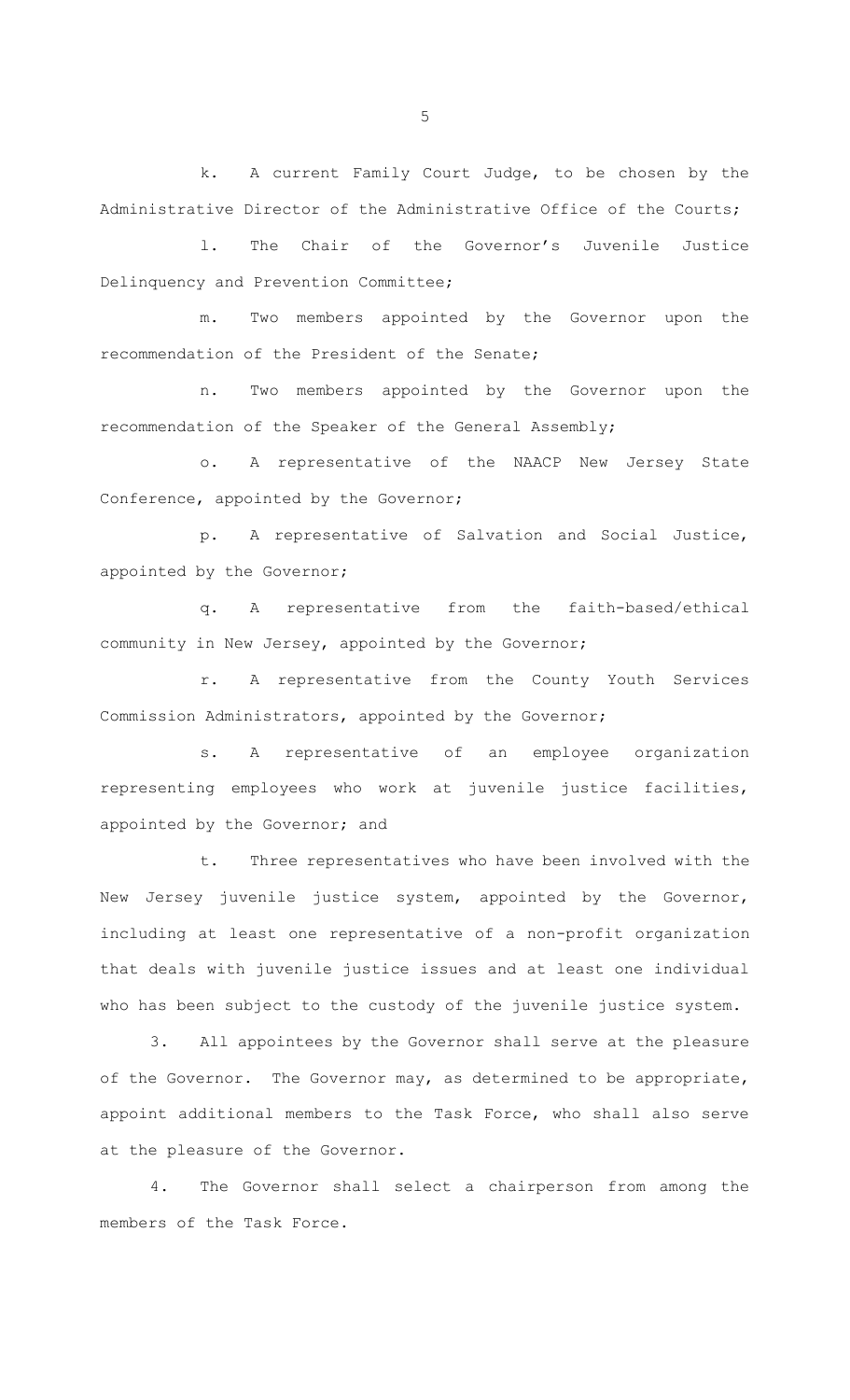5. Task Force members shall be appointed within 30 days of this Order and the first meeting of the Task Force shall occur within 60 days of this Order.

6. The members of the Task Force shall serve without compensation, but may be reimbursed for necessary expenses incurred in the performance of their duties, within the limits of funds appropriated or otherwise made available to the Task Force for its purposes.

7. The Task Force shall hold no less than three public hearings, with no less than one public hearing each in the northern, central, and southern regions of the State.

8. The Task Force shall be authorized to call upon any department, office, division, or agency of this State to supply it with information or other assistance as the Task Force determines to be necessary to discharge its duties under this Order. Each Executive Branch department and agency is hereby required, to the extent not inconsistent with law, to cooperate fully with the Task Force within the limits of the department or agency's statutory authority and to furnish the Task Force with such assistance on as timely a basis as is necessary to accomplish the purposes of this Order. The Task Force may consult with experts or other knowledgeable individuals in the public or private sector with respect to any aspect of its mission.

9. The Task Force shall issue a report of its findings and recommendations to the Governor, the Attorney General, and the Legislature no later than six months after the effective date of this Order. The report shall be made available to the public at the same time.

10. Nothing in this Order shall be construed to supersede any federal, State, or local law.